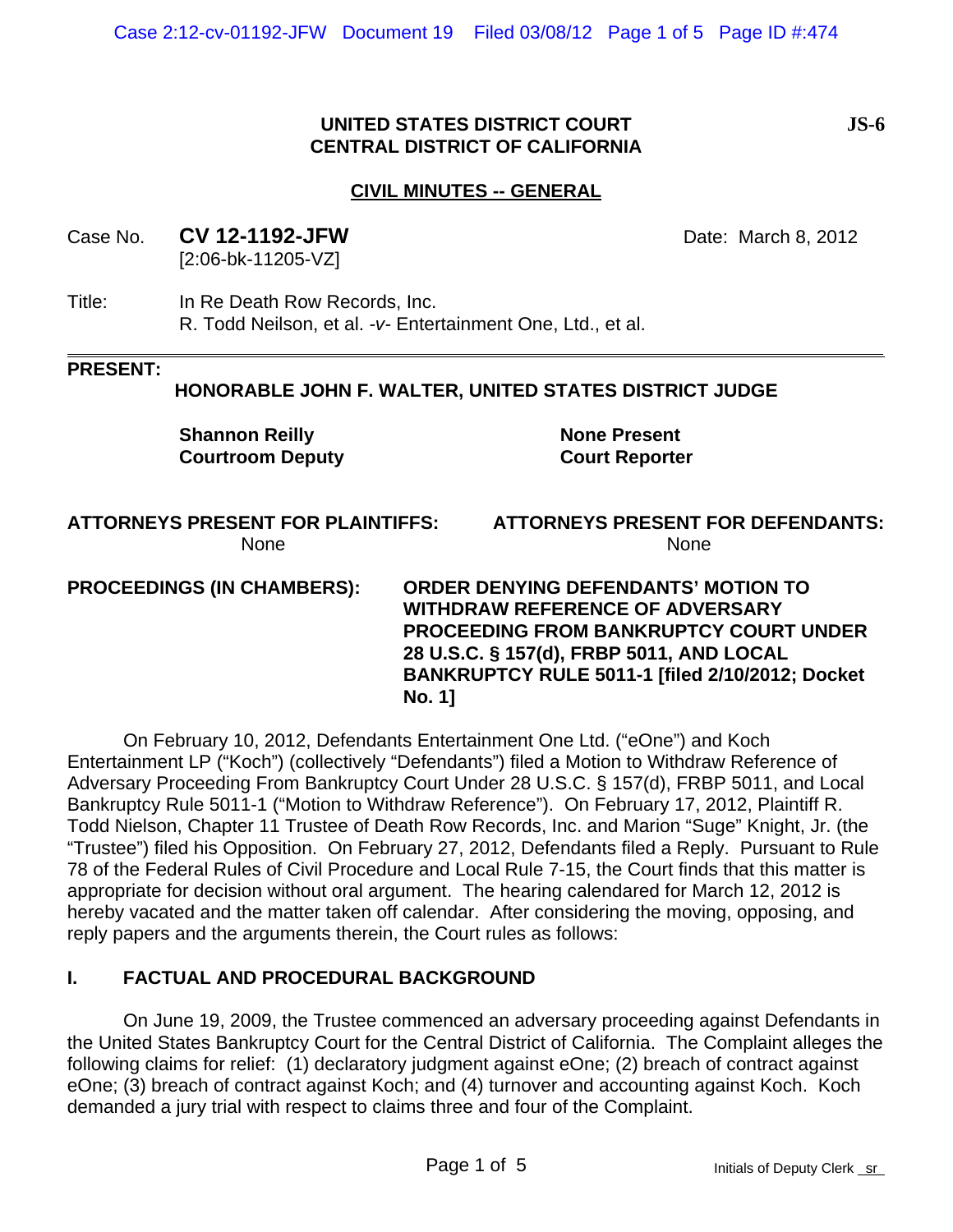In a Joint Status Report filed on October 22, 2009, the Trustee disputed that Koch had a right to a jury trial on claims three and four of the Complaint. However, none of the parties disputed the jurisdiction of the Bankruptcy Court.

At the Status Conference on November 5, 2009, Koch consented to have the jury trial conducted in the Bankruptcy Court. However, given the Trustee's objection to Koch's right to a jury trial on claims three and four of the Complaint, the Bankruptcy Court permitted the Trustee to file a motion to determine the Defendants' right to a jury trial and ordered the Trustee to schedule any such motion for hearing on or before February 26, 2010. The Trustee never filed the motion.

After the parties completed discovery, in light of Koch's jury trial request and the overall complexity of the case, the adversary proceeding was reassigned to Visiting Bankruptcy Judge Charles E. Rendlen, III who scheduled a Pretrial Status Conference for January 10, 2012. In advance of the Pretrial Status Conference, the Court ordered the parties to file briefs addressing the implications of *Stern v. Marshall*, 131 S. Ct. 2594 (2011).

On January 3, 2012, Koch filed its Report on Impact of *Stern v. Marshall*, taking the position that *Stern* prohibited a non-Article III court from conducting a jury trial on claims three and four of the Complaint regardless of the parties' consent, and Koch suggested that the best course of action would be to withdraw the reference of the adversary proceeding from the Bankruptcy Court. The Trustee argued that any motion to withdraw the reference would be untimely pursuant to Local Bankruptcy Rule 9015-2(h)(1). The Trustee also represented that "the Trustee long ago conceded that Koch had a Seventh Amendment right to a jury trial on these claims for relief."

At the Pretrial Status Conference on January 10, 2012, Judge Rendlen removed the adversary proceeding from his March 5, 2012 trial calendar, in order to give the Defendants an opportunity to file a Motion to Withdraw Reference in this Court.

# **II. LEGAL STANDARD**

28 U.S.C. § 157(d) provides, in relevant part: "The district court may withdraw, in whole or in part, any case or proceeding referred under this section, on its own motion or on timely motion of any party, for cause shown." "In determining whether cause exists, a district court should consider the efficient use of judicial resources, delay and costs to the parties, uniformity of bankruptcy administration, the prevention of forum shopping, and other related factors." *Security Farms v. International Brotherhood of Teamsters*, 124 F.3d 999, 1008 (9th Cir. 1997).

## **III. DISCUSSION**

The parties do not dispute Koch's right to a jury trial on claims three and four of the Complaint. The only issue before this Court is whether Article III of the Constitution and the Supreme Court's decision in *Stern v. Marshall*, 131 S.Ct. 2594 prohibits the Bankruptcy Court from conducting a jury trial and entering a final judgment in this adversary proceeding, notwithstanding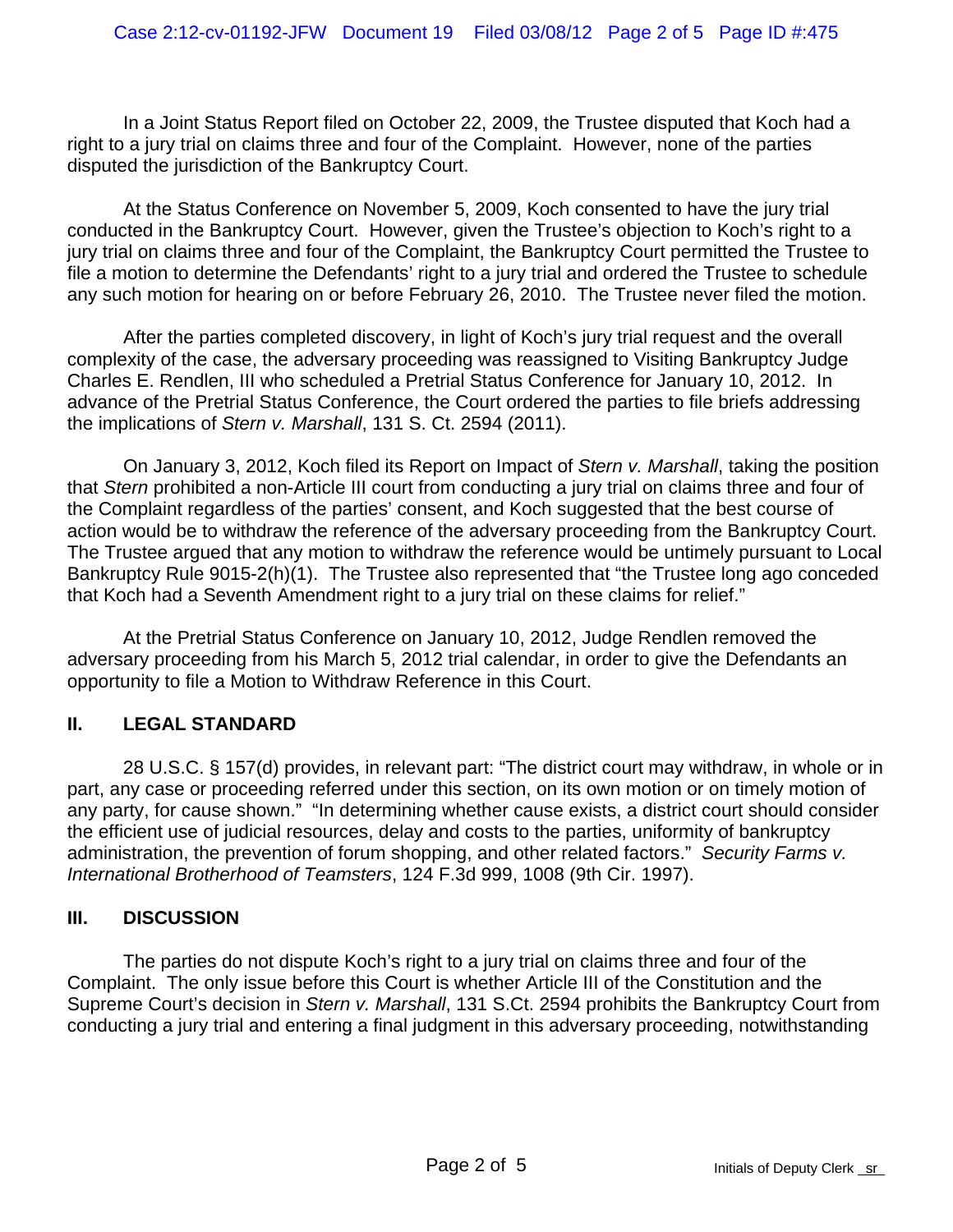the consent of the parties.<sup>1</sup>

Article III, § 1, of the Constitution mandates that "[t]he judicial Power of the United States, shall be vested in one supreme Court, and in such inferior Courts as the Congress may from time to time ordain and establish." It also provides that the judges of those constitutional courts "shall hold their Offices during good Behaviour" and "receive for their Services [] a Compensation[] [that] shall not be diminished" during their tenure. "As its text and [the Supreme Court's] precedent confirm, Article III is an 'inseparable element of the constitutional system of checks and balances' that 'both defines the power and protects the independence of the Judicial Branch.'" *Stern*, 131 S. Ct. at 2608 (quoting *Northern Pipeline Constr. Co. v. Marathon Pipe Line* Co., 458 U.S. 50, 58 (1982). As the Supreme Court stated in *Stern*:

Article III could neither serve its purpose in the system of checks and balances nor preserve the integrity of judicial decisionmaking if the other branches of the Federal Government could confer the Government's 'judicial Power' on entities outside Article III. That is why we have long recognized that, in general, Congress may not withdraw from judicial cognizance any matter which, from its nature, is the subject of a suit at the common law or in equity or admiralty.

*Stern,* 131 S. Ct. at 2609. Accordingly, in *Stern*, the Supreme Court held that Congress, "in one isolated respect" exceeded the limitations of Article III in the Bankruptcy Act of 1984, because it authorized non-Article III bankruptcy courts to enter final judgments on certain state law claims that could only be properly adjudicated by an Article III court.

Although the Supreme Court held that Congress may not vest in a non-Article III court the power to adjudicate, render final judgments, and issue binding orders on certain state law claims, the Supreme Court did not hold that the parties cannot themselves consent to give a non-Article III judge that power. It has long been established that there is no absolute individual right to have a claim adjudicated by an Article III court, and as such, the right is subject to waiver. *See, e.g.*, *Commodity Futures Trading Comm'n v. Schor*, 478 U.S. 833, 848 (1986); *In re GB Herndon and Associates, Inc.*, 459 B.R. 148, 146 (D.D.C. 2011); *In re Olde Prairie Block Owner, LLC*, 457 B.R. 692, 701 (2011). Indeed, "[i]f *Stern* had destroyed the power of Bankruptcy Judges to enter final judgments by consent . . ., that would have called into question the power of Magistrate Judges and other Article I judicial officers to make final adjudication by consent . . . ." *In re Olde Prairie Block Owner, LLC*, 457 B.R. at 701. *See also In re GB Herndon and Associates, Inc.*, 459 B.R. at

<sup>1</sup> To the extent any of the parties contend that *Stern* implicated subject matter jurisdiction, that argument is clearly erroneous. *Stern* did not restrict subject matter jurisdiction, but instead addressed a litigant's constitutional right to have certain bankruptcy disputes decided by an Article III court. *See Stern*, 131 S. Ct. at 2607 ("Section 157 allocates the authority to enter final judgment between the bankruptcy court and the district court. *See* § 157(b)(1), (c)(1). That allocation does not implicate questions of subject matter jurisdiction. *See* § 157(c)(2) (parties may consent to entry of final judgment by Bankruptcy Judge in non-core case."). Accordingly, the issue presented is not whether the parties are able to consent to the Bankruptcy Court's jurisdiction but whether they are able to consent to the Bankruptcy Judge's power to conduct a jury trial and enter final judgment.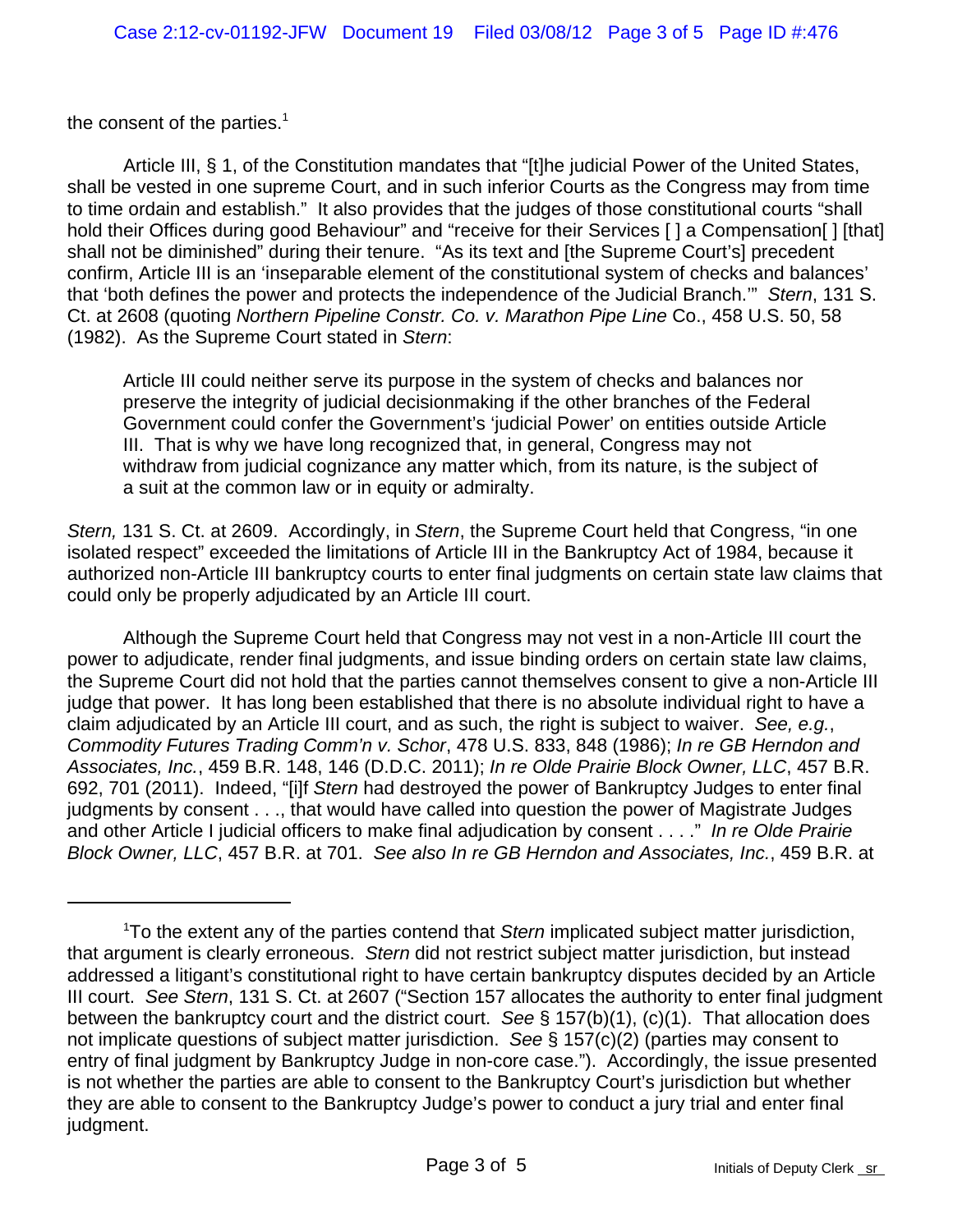159-160 (noting that the Supreme Court has upheld the exercise of the Article III judicial power by a magistrate judge with the consent of the parties).

The Supreme Court's decision in *Stern* itself implicitly confirmed that the parties can consent to a bankruptcy judge exercising Article III power without violating the Constitution. For example, the *Stern* Court cited 28 U.S.C. § 157(c)(2), which permits a bankruptcy judge to enter final judgments in non-core proceedings with the consent of the parties, without the slightest suggestion or hint that it was constitutionally infirm:

Section 157 allocates the authority to enter final judgment between the Bankruptcy Court and the district court. *See* § 157(b)(1), (c)(1). That allocation does not implicate questions of subject matter jurisdiction. *See* § 157(c)(2) (parties may consent to entry of final judgment by bankruptcy judge in non-core case.

*Stern*, 131 S. Ct. at 2607. *See also In re GB Herndon and Associates, Inc.*, 459 B.R. at 160-162 (concluding that "even after *Stern v. Marshall*, the bankruptcy court may adjudicate a proceeding, without running afoul of Article III, when there has been consent by the parties" and discussing the "broad hints" *Stern* gave to that effect).

Accordingly, the Court concludes that *Stern* does not affect the parties' ability to consent to a non-Article III judge exercising Article III powers -- including conducting a jury trial and entering a final judgment in this adversary proceeding. *See Peretz v. United States*, 501 U.S. 923, 936 (1991) (citing *Commodity Futures Trading Comm'n v. Schor*, 478 U.S. 833, 848 (1986) ("We have previously held that litigants may waive their personal right to have an Article III judge preside over a civil trial).

In this case, there is no dispute that Koch, and now Plaintiffs, have expressly consented to have the jury trial conducted in the Bankruptcy Court.<sup>2</sup> Pursuant to 28 U.S.C. § 157(e), "[i]f the right to a jury trial applies in a proceeding that may be heard under this section by a bankruptcy judge, the bankruptcy judge may conduct the jury trial if specially designated to exercise such jurisdiction by the district court and with the express consent of all the parties." Defendants contend that this Court has not yet "specially designated" the Bankruptcy Court to exercise such jurisdiction. However, pursuant to General Order No. 266-A, "[e]ach bankruptcy judge of the Central District of California is specially designated to conduct jury trials in core and non-core bankruptcy proceedings in cases commenced on or after October 22, 1994, upon the written consent of all parties to the action." To the extent there is any doubt, the Court hereby specially designates the Bankruptcy Court to conduct a jury trial in this adversary proceeding, based on the express consent of the parties.

Although consent may be withdrawn by a party, it may only be withdrawn if the notice of withdrawal is timely, i.e., when withdrawal would not unduly interfere with or delay the proceedings

 $2$ The Court also notes that Local Bankruptcy Rule 9015-2(h) provides: "The failure of any party to file and serve a motion to withdraw reference within the 7-day time period [after entry of the pretrial order] constitutes consent by all parties to the jury trial being presided over by the bankruptcy judge."